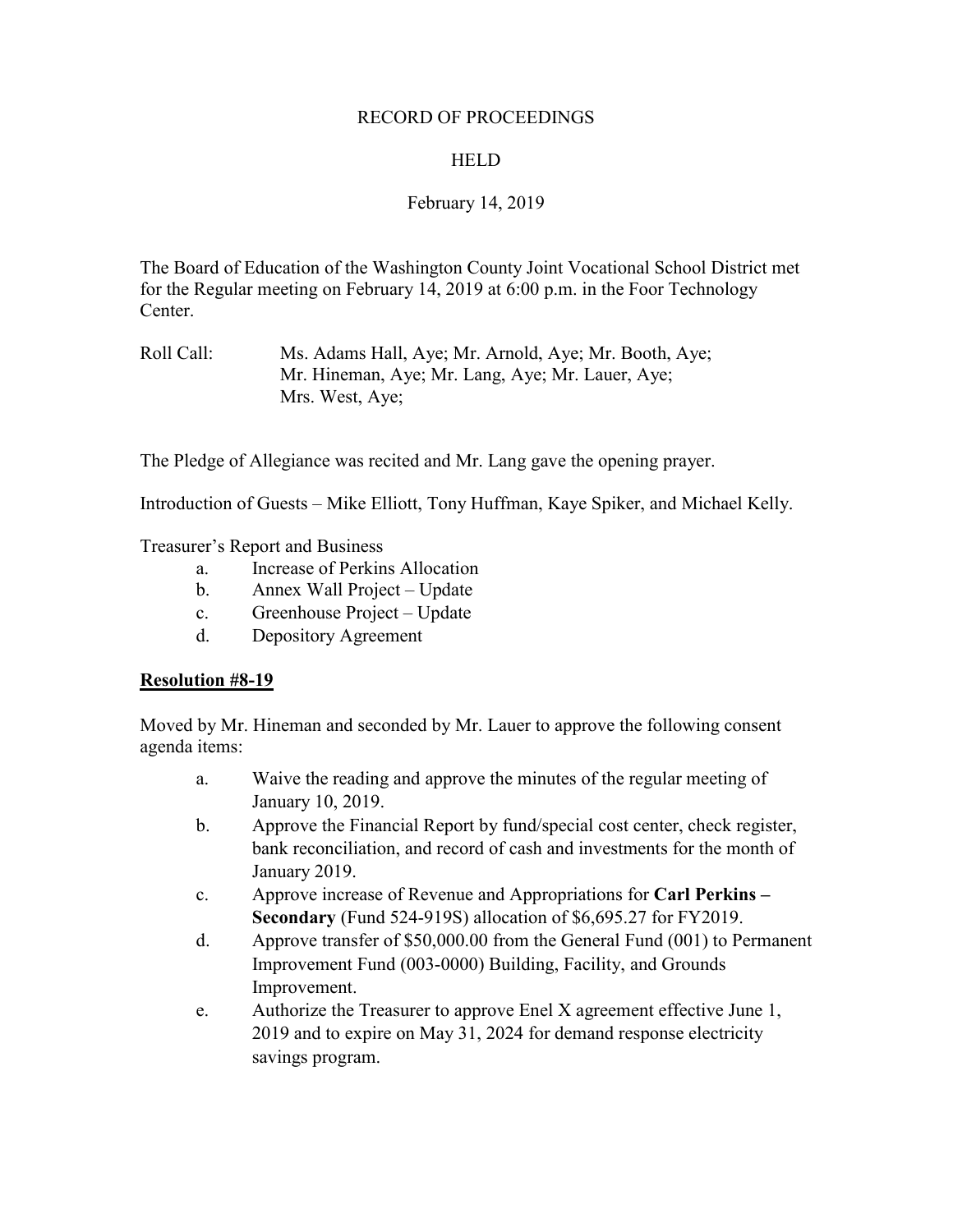Page 6110 Minutes – Washington County JVS District February 14, 2019

Roll Call: Ms. Adams Hall, Aye; Mr. Arnold, Aye; Mr. Booth, Aye; Mr. Hineman, Aye; Mr. Lang, Aye; Mr. Lauer, Aye; Mrs. West, Aye. President West declared the resolution adopted.

## **Resolution #9-19 – Section 125 Premium Only Plan**

Moved by Mr. Arnold and seconded by Mr. Booth to approve the following resolution:

**Resolved**, that the form of Section 125 Cafeteria Plan effective January 15, 2019,is hereby approved and adopted and the Treasurer of the Washington County Career center is authorized and directed to execute the Plan as the "Administrator".

**Resolved**, that the Administrator shall be instructed to take such actions that are deemed necessary and proper in order to implement the Plan, and to set up adequate accounting and administrative procedures to provide benefits under the Plan.

**Resolved**, that the Administrator shall act as soon as possible to notify the employees of the adoption of the Plan in the form of the Summary of Plan Description.

Roll Call: Ms. Adams Hall, Aye; Mr. Arnold, Aye; Mr. Booth, Aye; Mr. Hineman, Aye; Mr. Lang, Aye; Mr. Lauer, Aye; Mrs. West, Aye. President West declared the resolution adopted.

### **Resolution #10-19 – Approval of Depository Agreement**

Motion by Mr. Lauer and seconded by Mr. Arnold to adopt the following resolution:

**WHEAREAS**, Ohio Revised Code 135.01 through 135.21 constituting "The Uniform Depository Act", govern the deposit of all public monies; and

**WHEREAS** the present depository designations of this Board of Education expire on February 28, 2019, and the Treasurer requested proposals from the following qualified financial institutions to serve as a depository of school district funds:

> The Citizens Bank Company Chase Bank Peoples Bank N.A. Settlers Bank Wesbanco

**And WHEREAS**, Memorandum Agreements have been submitted to the Board of Education by the following depositories:

Peoples Bank N.A. Settlers Bank Wesbanco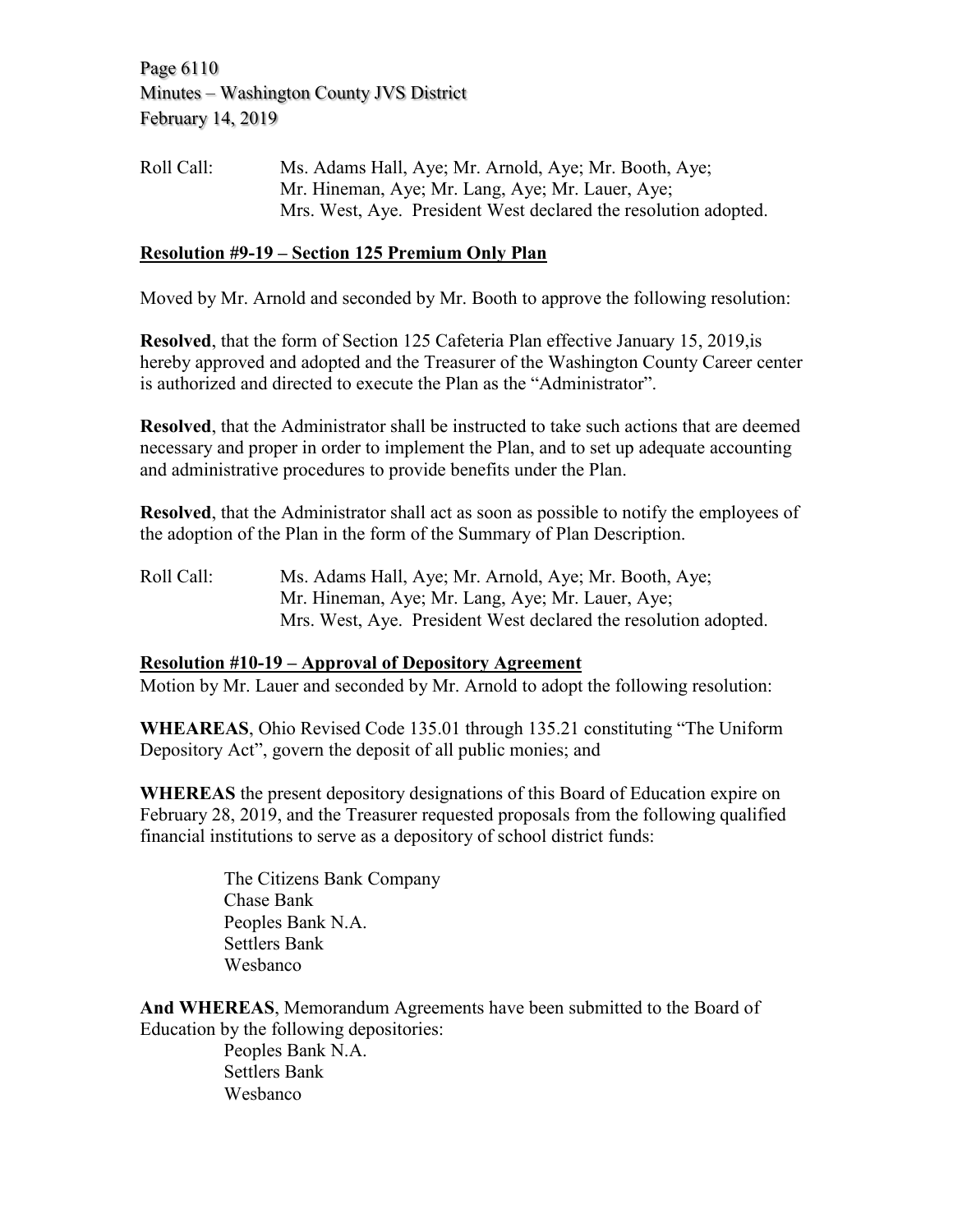Page 6111 Minutes – Washington County JVS District February 14, 2019

**THEREFORE, BE IT RESOLVED** that it is estimated that the probable amount of deposits of public money to be deposited in and amount the eligible public depositories at the beginning of the period of designation will be \$2,250,000 for active and that the probable maximum amount of deposits of public monies, active and interim, subject to deposit therein at any time during this period of designation will be \$6,000,000; and

**BE IT FURTHER RESOLVED**, that upon the recommendation of the review committee the Washington County Joint Vocational School District Board of Education awards Peoples Bank N.A. to serve as Public Depository from March 1, 2019 through February 29, 2024, inclusive.

**BE IT FURTHER RESOLVED**, that for interim public fund amounts shall be awarded to the depository offering the highest and best rate of interest at the time the investment is being made. Each bank shall respectively become the depository for monies of said district for a period of five (5) years beginning March 1, 2019, to February 29, 2024, inclusive.

**AND BE IT FURTHER RESOLVED**, that the President and Treasurer be authorized to sign on behalf of the Board of Education such Memorandum Agreements as required under the provisions of Ohio Revised Code 135.01 for the time period designated.

Roll Call: Ms. Adams Hall, Aye; Mr. Arnold, Aye; Mr. Booth, Aye; Mr. Hineman, Aye; Mr. Lang, Aye; Mr. Lauer, Aye; Mrs. West, Aye. President West declared the resolution adopted.

Superintendent's Report and Business

- a. Sophomore Hands-On and Recruitment Video
- b. Marietta Area Chamber of Commerce Annual Dinner Meeting March  $11<sup>th</sup>$  @ Marietta College – Dyson-Baudo Recreation Center.
- c. Discipline Events August through December 2018 -0 Harassment/3 Bullying/Intimidation 2 – ORC 3313.666

# **Resolution #11-19—Outstanding Contributors to Career & Technical Education**

Moved by Mr. Hineman and seconded by Mr. Lauer to recognize the following outstanding contributors to Career & Technical education:

> **Stacy Houser** – Owner, Temple Challenge, 73 Dover Road, Washington, WV 26184; Nominated by: Lauren Copen, Sports Medicine & Exercise Science Instructor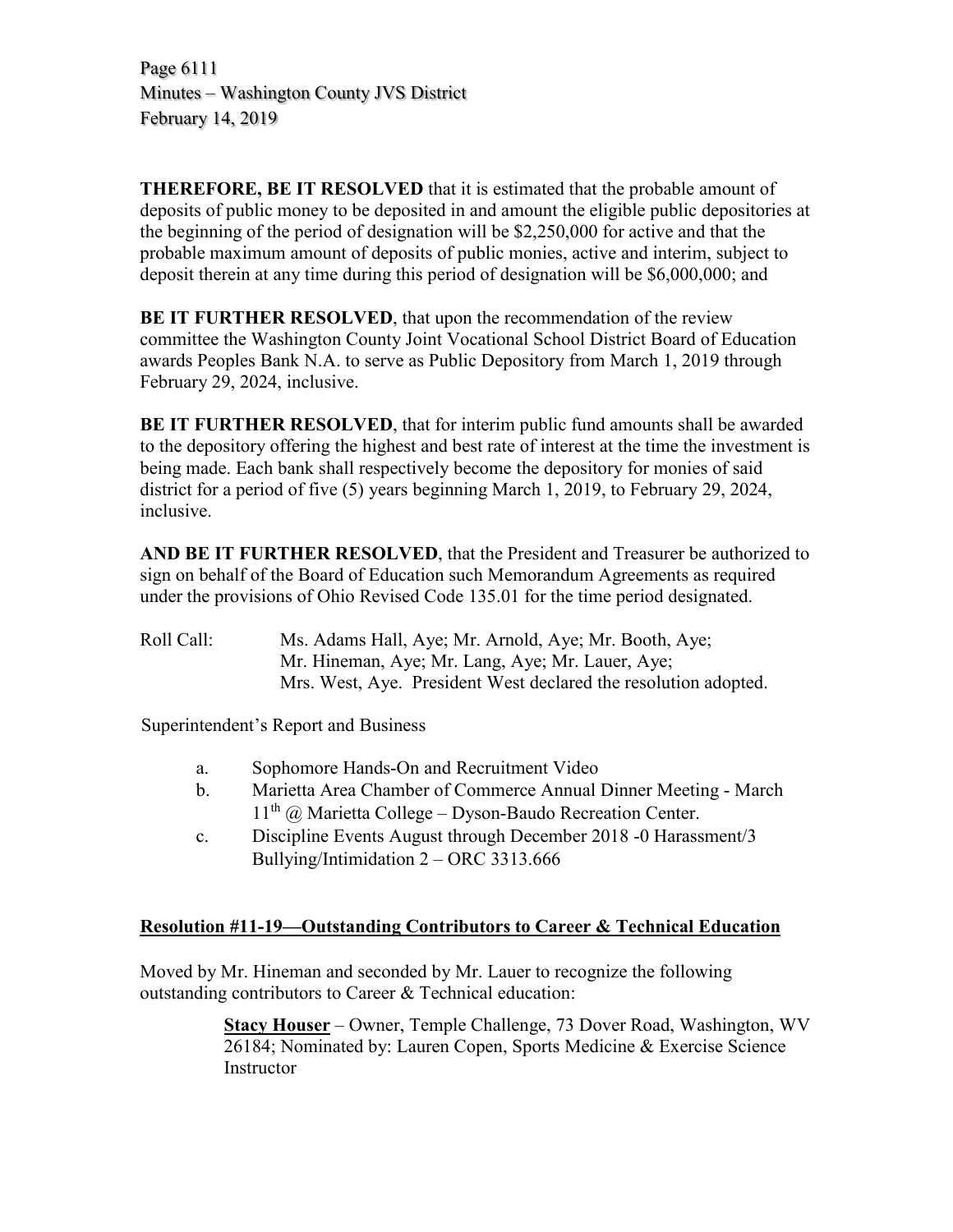Page 6112 Minutes – Washington County JVS District February 14, 2019

> **Laurie Strahler** – President, McDonald's of Marietta, 215 Ohio Street, Marietta, OH 45750; Nominated by: Kaye Spiker, Assistant Director

Roll Call: Ms. Adams Hall, Aye; Mr. Arnold, Aye; Mr. Booth, Aye; Mr. Hineman, Aye; Mr. Lang, Aye; Mr. Lauer, Aye; Mrs. West, Aye. President West declared the resolution adopted.

## **Resolution #12-19**

Moved by Mr. Arnold and seconded by Mr. Booth to approve the following consent agenda items:

- a. Accept the following donations:
	- i. Cornerstone Services of Marietta, Inc. donated \$200.00 to the Diesel Truck Mechanic program.
	- ii. McMahon Truck Centers donated \$200.00 to the Diesel Truck Mechanic program.
- iii. Parker Corporation donated \$400.00 to the Diesel Truck Mechanic program.
- iv. Truck Sales & Service donated \$200.00 to the Diesel Truck Mechanic program.
- v. Blatt Transmissions, LLC donated \$200.00 to the Diesel Truck Mechanic program.
- vi. Schott's Repair Service, Inc. donated \$200 to the Diesel Truck Mechanic program.
- b. Employ the following part-time Adult Technical Training instructors for the year ending June 30, 2019.

| Area                  | Rate/Hr. | <b>Effective</b>  |
|-----------------------|----------|-------------------|
| Adult Diploma         | \$22.00  | August 9, 2018    |
| Program               |          |                   |
| Surgical Technologist | \$21.60  | February 14, 2019 |
| Surgical Technologist | \$22.40  | February 14, 2019 |
|                       |          |                   |

\*Pending BCI/FBI background checks.

- c. Approve overnight trip for Masonry SkillsUSA students to participate in the state competition events in Lucasville, OH on March 14-15, 2019.
- d. Approve overnight trip for Business Professionals of America students to participate in the state competition events in Columbus, OH on March 14-15, 2019.
- e. Approve out-of -state trip for Wendy Ketelsen to travel to Washington D.C., May 12-17, to attend the Fundamentals Training Series Workships at a cost not to exceed \$1,668.
- f. Approve out-of-state trip for Tony Huffman to travel to Arlington, VA, March 27- 29, to attend ACCSC Accreditation Workshop at a cost not to exceed \$1,666.